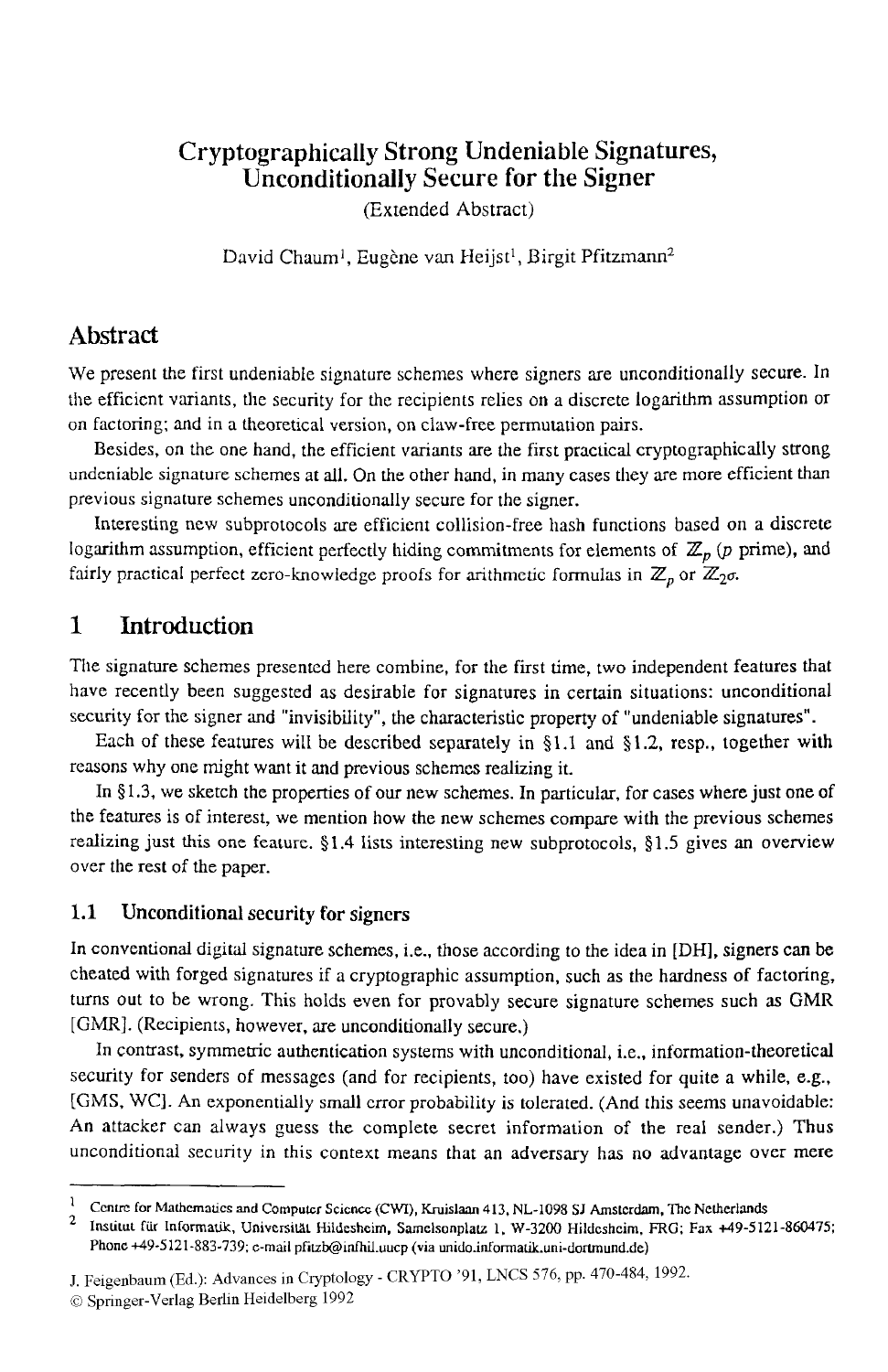guessing and cannot check locally whether a guess is correct. However, with symmetric authentication, disputes between a sender and a recipient cannot be solved.

Recently, unconditional security for signers has been considered with "non-undeniable" signature schemes.

This feature is interesting in practice, even if it is only combined with cryptographic security for recipients [PW2]. In particular, if two parties exchange signed messages, both were only computationally secure before. **Now,** if one party uses signatures unconditionally secure **for** the signer, and the other party conventional ones, the former party is unconditionally secure. This is particularly suitable if there is **an** asymmefry between the parties anyway: One **would** make the weaker party unconditionally secure.

For instance, one can make individuals unconditionally secure when they exchange signatures with a large organization, e.g.. a bank in a payment system. The asymmetry is that the organization usually chooses the signature schemes and the security parameters. Thus it can provide for its own security, whereas many individuals may not even know what a security parameter is. The organization has no disadvantage due to the new scheme, since it had to trust a cryptographic assumption anyway; the individuals certainly have **an** advantage.

But even the organization may see advantages: If clients appreciate security, there may be a marketing advantage. Also, it may be easier to obtain a guarantee of legal significance for such **a**  system, since the organization bears the whole risk. In particular, in the (hopefully) more likely case that the cryptographic assumption is not broken, the risk that courts believe dishonest clients who falsely claim that their signatures were forged should be much smaller, since such a forgery **is** (mathematically) impossible. **Also,** if any forgery ever occurs, the organization itself is sure about this and can stop the scheme or increase the security parameters, in contrast to the case where **a** client's signature **is** forged in a conventional scheme.

Previous schemes: In [WP, BPW, PW2], fail-stop signatures were introduced. They are cryptographically secure against forgeries in the sense of [GMR]. In addition, if a **forgeery** occurs nevertheless, the signer can prove this (more precisely: the fact that the cryptograpic assumption has been broken) unconditionally (in the sense described above) to everyone, e.g., by showing the factors of a number that she was assumed not to be able to factor. In particular, **if** signatures become invalid once a proof of forgery **has** been shown, signers are unconditionally secure, **and**  recipients cryptographically.

In **[CR], a** signature-like scheme where all parties are unconditionally secure was introduced.

However, so far, none of these schemes is efficient in all cases: Fail-stop signatures are efficient for one-bit messages, but their length grows linearly with the length of the message (up to a certain point, since messages can be hashed). (But note that for some important situations, protocols with one-bit messages exist [PW2].) Unconditional signatures have a complicated precomputation phase and grow linearly with the number of possible recipients.

## **1.2 Undeniable signatures: Invisibility**

Undeniable (or perhaps rather "invisible") signatures were introduced in **[CAI** and further developed, e.g., in [C2, BCDP]. These are digital signatures providing more privacy: A recipient of a Signature cannot show it to others without the help of the signer. **If,** however, the signer is forced to either deny or acknowledge a valid signature, e-g., in court, she cannot deny it.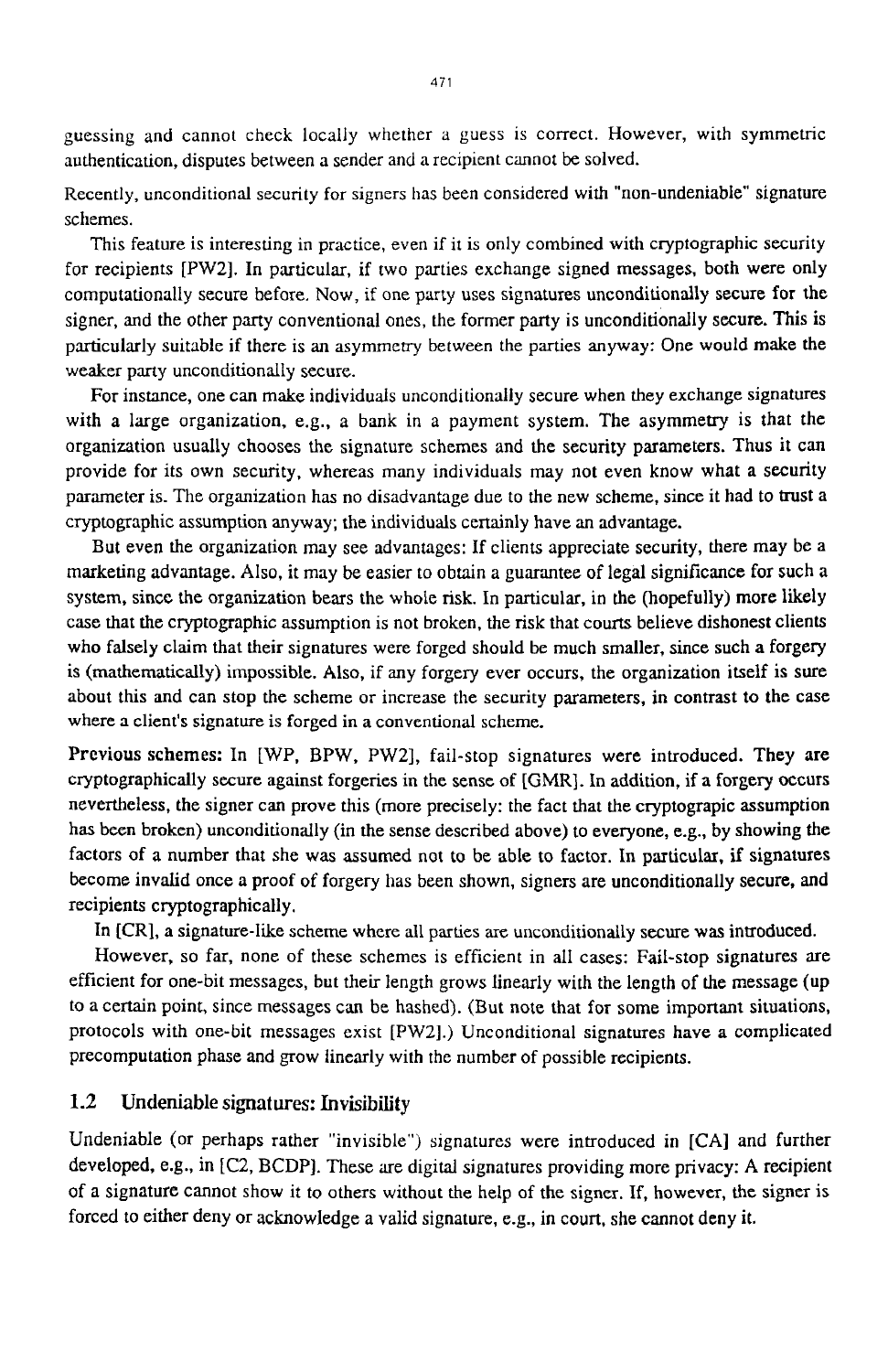Previous schemes: In the previous schemes, similar to conventional digital signatures, the signers' security relies on a cryptographic assumption. (Don't be confused by the fact that the verification protocols of some schemes are "perfect zero-knowledge": **A** forger who breaks the cryptographic assumption can compute the secret key from the public key directly.)

All the efficient schemes are based on a discrete logarithm assumption, and they are not cryptographically strong, i.e., proved to be as secure **as** the discrete logarithm. In particular, no security against active attacks has been shown (cf. [GMR]). There is, however, a cryptographically strong theoretical construction from any one-way function in [BCDPI.

#### **1.3 The new schemes**

We present the first three undeniable signature schemes were signers are unconditionally secure. The security of the recipients is cryptographically strong. In the two efficient variants, this means provably as secure **as** factoring or a discrete logarithm assumption, resp. In a theoreticid variant, the security of die recipients relies on arbitrary claw-free permutation pairs.

If one cares about invisibility only, but not about which of the parties is unconditionally secure: **Our** schemes are not quite as efficient as the most efficient previous ones. However, if one wants the remaining party's security to be at least cryptographically strong, one must use ours.

If one cares about unconditional security for signers only, but not about invisibility: In many cases, the new schemes are much more efficient than fail-stop and unconditionally secure signatures are so far. However, if one relaxes the requirements on fail-stop signatures like they are in the schemes presented here, i.e., omits the fail-stop property and allows interaction between signer and recipient, one can construct variants of those which are even more efficient [PW2, **Pfl.** 

#### **1.4 Interesting** new **subprotocols**

Several subprotocols may be interesting in their own right:

We present cryptographically collision-free hash functions based on a discrete logarithm assumption, which need about one multiplication per message bit only. So far, this **was** only possible on the factoring assumption, whereas in the discrete logarithm case, about one exponentiation per bit was needed [Dl].

We also construct efficient perfectly hiding commitments for elements of  $\mathbb{Z}_p$ , where the unchangeability relies on **a** discrete logarithm assumption. The commitment is only as long as the message. So far, perfectly hiding commitments where normally made bitwise, which induces a large message expansion. The only efficient version for larger messages was based on factoring [BPW].

The commitments can be added and subtracted locally, like those of **[BPW].** We present efficient inequality proofs and procedures to multiply them. This makes fairly practical perfect zero-knowledge proofs (computationally convincing) for arithmetic formulas in  $\mathbb{Z}_p$  or  $\mathbb{Z}_2\sigma$ possible.

#### 1.5 Overview

We first present the basic idea in an informal way (\$2). We then desribe the basic **parts** and security proofs of the discrete logarithm scheme **(\$3)** and the theoretical version **(\$4)** and sketch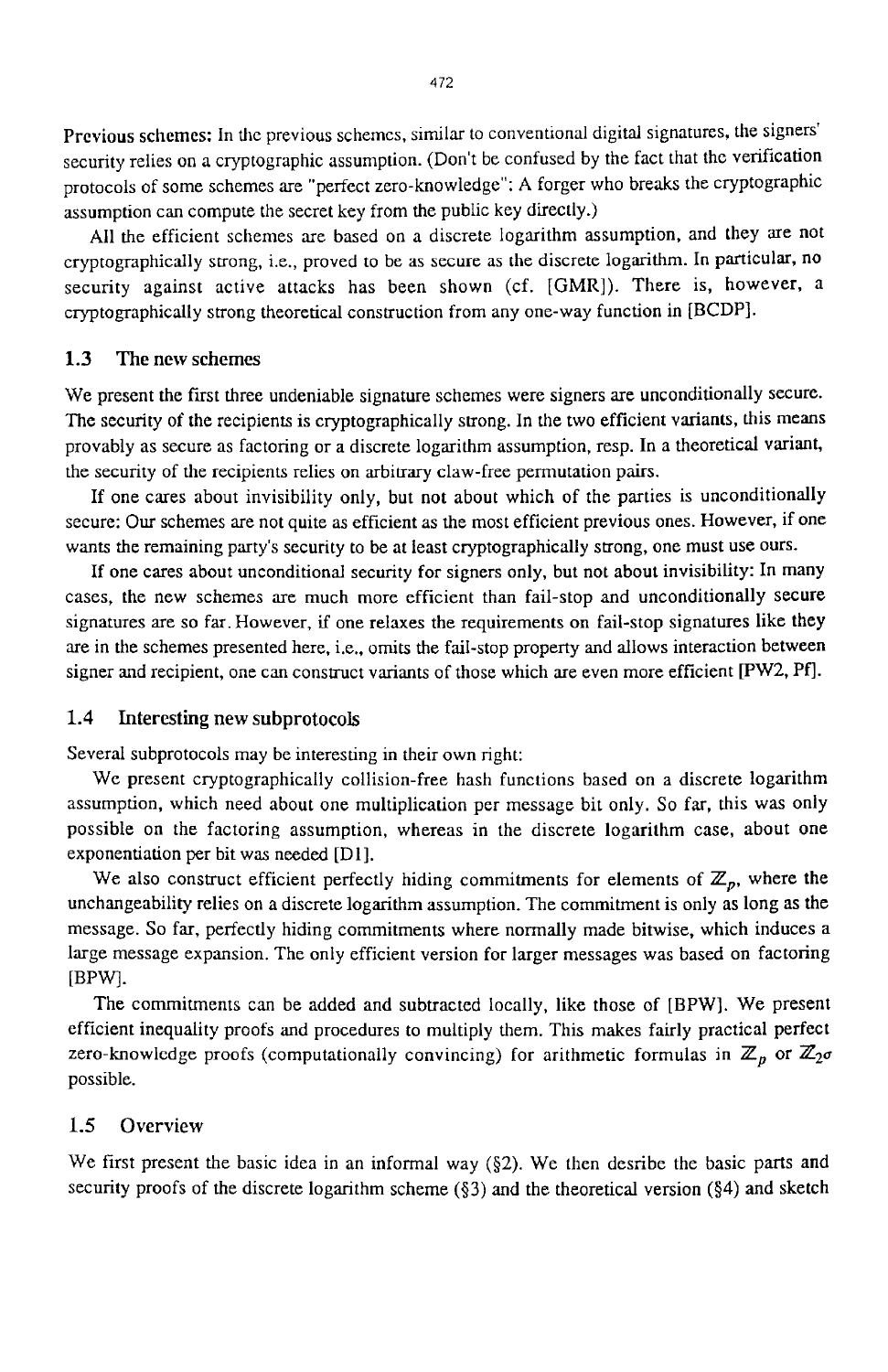the factoring schcmc *(\$5).* Finally, we sketch the remaining parts, which are quite similar in the three schemes **(96).** 

## **2 BasicIdea**

**Our** scheme combines ideas of previous undeniable signatures and of fail-stop signatures.

The basic idea to achieve the invisibility characterizing undeniable signatures is that a signature can only be verified by an interactive protocol between the signer and the recipient, preferably in zero-knowledge.

The basic idea of fail-stop signatures is that, given a public key and perhaps previous signatures, each new message has many acceptable signatures s. On a cryptographic assumption, however, the signer can compute just one of them, say **s'.** If the cryptographic assumption is broken and someone forges a signature, still with high probability they will not use **s',** since all acceptable signatures look equally likely to them in the inforrnation-theoretical sense. Thus the signer now knows two different signatures for one message. This counts **as** a proof of forgery.

In combination with invisibility, the latter idea is changed a bit: When the real signer receives the forged signature, say *sf,* she cannot prove that s\* and *sf* are two different signatures for the same message, since she cannot carry out the verification protocol for *sf.* Instead, she **will** only prove (in zero-knowledge) that her red signature is not *sJ* (However, this is not a proof that **the**  cryptographic assumption has been broken, since it can be done for any value *sf.* Thus this scheme has no fail-stop property.)

## **3 The Discrete Logarithm Scheme**

Most things described in §§3.1-3.3 and 3.5-3.6 can be found in more detail in *[CHP]*.

#### **3.1 Assumption and notation**

The cryptographic assumption, needed for the security of the recipients, is that we have **an** infinite sequence of groups  $G_p$  of known prime orders  $p$ , where one can perform the group operations and choose random elements efficiently, but the discrete logarithm is hard. (The security of both signers and recipients depends on the primality of  $p$ .) This is the same assumption as in  $[CA, C2]$ .

An efficient proposal from [CA] is  $G_p = \mathbb{Z}_q^*/{\{\pm 1\}}$  where  $q = 2p+1$  and both p and q are prime.  $G_p$  can be represented by  $\{1, \ldots, p\}$ . Note that if the discrete logarithm in a group is hard, it is also hard **in** a large subgroup (i.e., of logarithmic index). Hence this is just the normal discrete logarithm assumption for  $\mathbb{Z}_q^*$ , restricted to primes q of the form  $2p+1$ . These are usually considered **as** particularly hard cases.

Groups  $G_p = GF(2^n)^*$  for Mersenne-primes  $p = 2^n - 1$  or large subgroups on elliptic curves are also possible.

For 
$$
g = (g_1, ..., g_n) \in G_p^n
$$
 and  $x = (x_1, ..., x_n) \in \mathbb{Z}_p^n$ , let  
 $g^x := g_1^{x_1} \cdot ... \cdot g_n^{x_n}$ .

(Since the order of  $\mathcal{G}_p$  is *p*, exponents only need to be defined modulo *p*.)

For  $x = (x_1, ..., x_n), y = (y_1, ..., y_n) \in \mathbb{Z}_p^n$ , denote the inner product by  $x * y := x_1y_1 + ... + x_ny_n$ . For a message  $m \in \mathbb{Z}_p$ , let <u>m</u> denote its extension to a vector  $m := (1, 1, m)$ .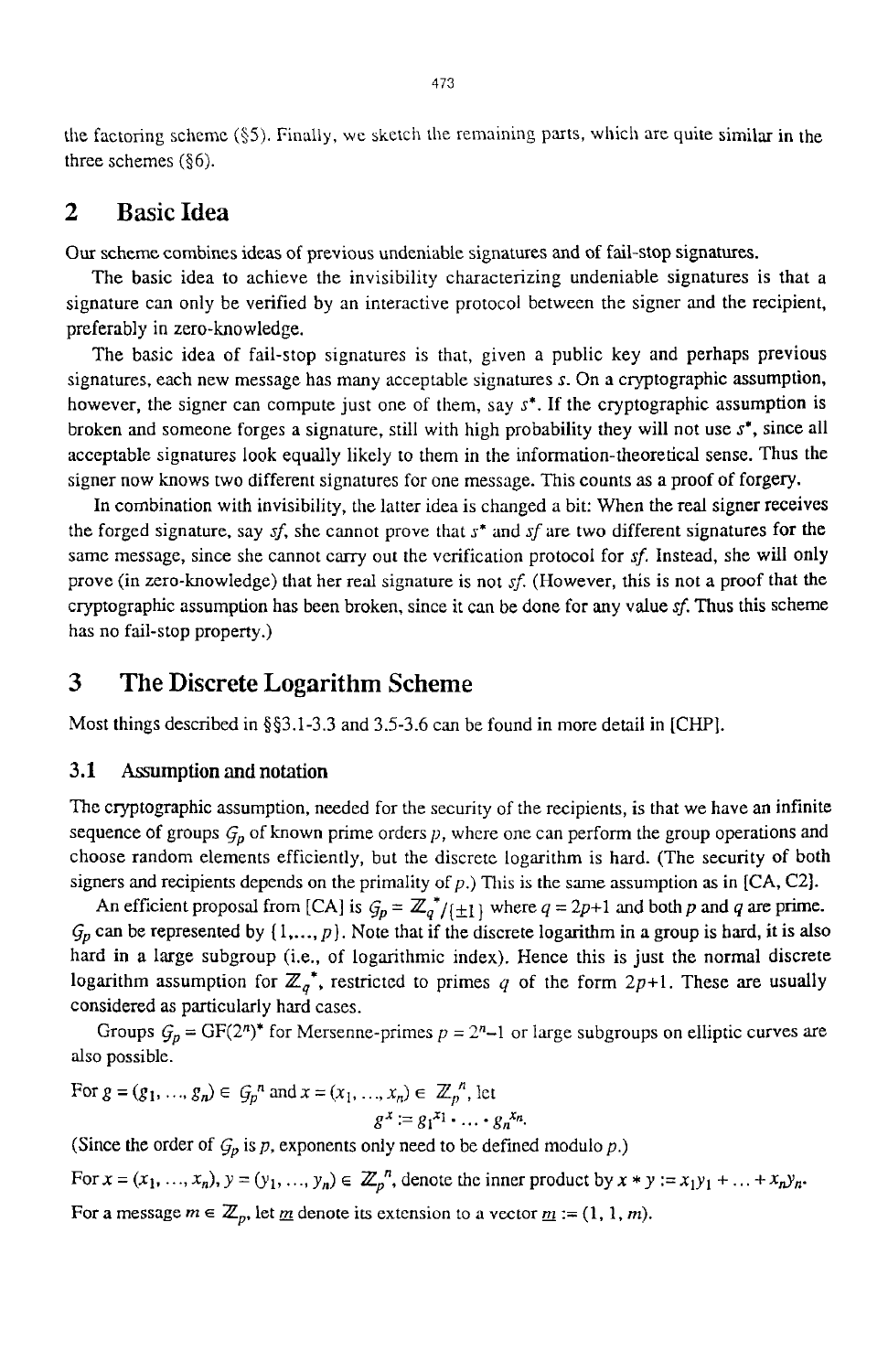We will call the signer Sibyl and the recipient Rick.

#### **3.2 System structure** for one **message** of **fixed length**

To give a better idea of the new features of the scheme, we first assume that just one message *of*  fixed length for a given recipient is to be signed. Efficient extensions to many messages **of**  arbitrary length and more recipients, plus extended security definitions, are quite canonical and sketched in **§6.** 

## **Key exchange:**

- 0. All the participants agree on a group  $G_p$  of prime order p and a parameter L. (L determines that the probability of successful cheating in the following zero-knowledge proofs should **be** at most *2-L.)*
- 1. The recipient Rick chooses a triple

$$
g=(g_1,g_2,g_3)
$$

of generators of  $G_p$ , i.e., any elements of  $G_p^*$ , with  $g_1 \neq g_2$ , randomly and publishes it.

The public values *p, L,* and g are parameters of the following algorithms, but will be omitted for simplicity.

2. The signer Sibyl checks that  $g_1 \neq 1$  and  $g_1 \neq g_2$ . Then she chooses a secret key

$$
SK = (x_1, x_2, x_3) \in \mathbb{Z}
$$

randomly and computes and publishes the public key

 $PK = pub(SK) := g^{SK} = g_1^{x_1} \cdot g_2^{x_2} \cdot g_3^{x_3}.$ 

Signing: To sign a message  $m \in \mathbb{Z}_p$ , Sibyl forms the signature

$$
sign(SK, m) := SK * m = x_1 + x_2 + m \cdot x_3.
$$

**Verification:** To accept a value  $s \in \mathbb{Z}_p$  as a signature on *m*, Rick requires Sibyl to give a perfect zero-knowledge proof of knowledge for the relation corresponding to the following statement (where *PK, m,* and s are common inputs):

$$
I know SK: PK = pub(SK) \land sign(SK, m) = s.
$$
 (1)

**Disavowal:** To disavow a value  $sf \in \mathbb{Z}_p$  as a signature on *m*, the signer gives a perfect zeroknowledge proof of knowledge of the statement (again, *PK, m,* and *sf* are common inputs):

 $1$  know *SK*:  $PK = pub(SK) \land sign(SK, m) \neq sf.$  (2)

The description of efficient zero-knowledge proofs for these two purposes is postponed to *03.6*  and **93.7.** 

## **3.3 Security of the signer**

We must prove that however a forger Felix (using all the information that he could obtain from Sibyl) forges a signarurc, the probability that Sibyl can disavow it is exponentially close to 1. **We**  fist show this without the information obtained from verifications and disavowals:

Lemma 1:  $\forall$  *PK, m*  $\neq$  *m<sup>\*</sup>,* in the probability space defined by the random choice of the secret key *SK*: If a forger Felix knows  $PK = pub(SK)$  and  $s = sign(SK, m)$ , then for any forged signature *sf* for  $m^*$ , the probability that Sibyl can disavow sf is  $1 - p^{-1}$ .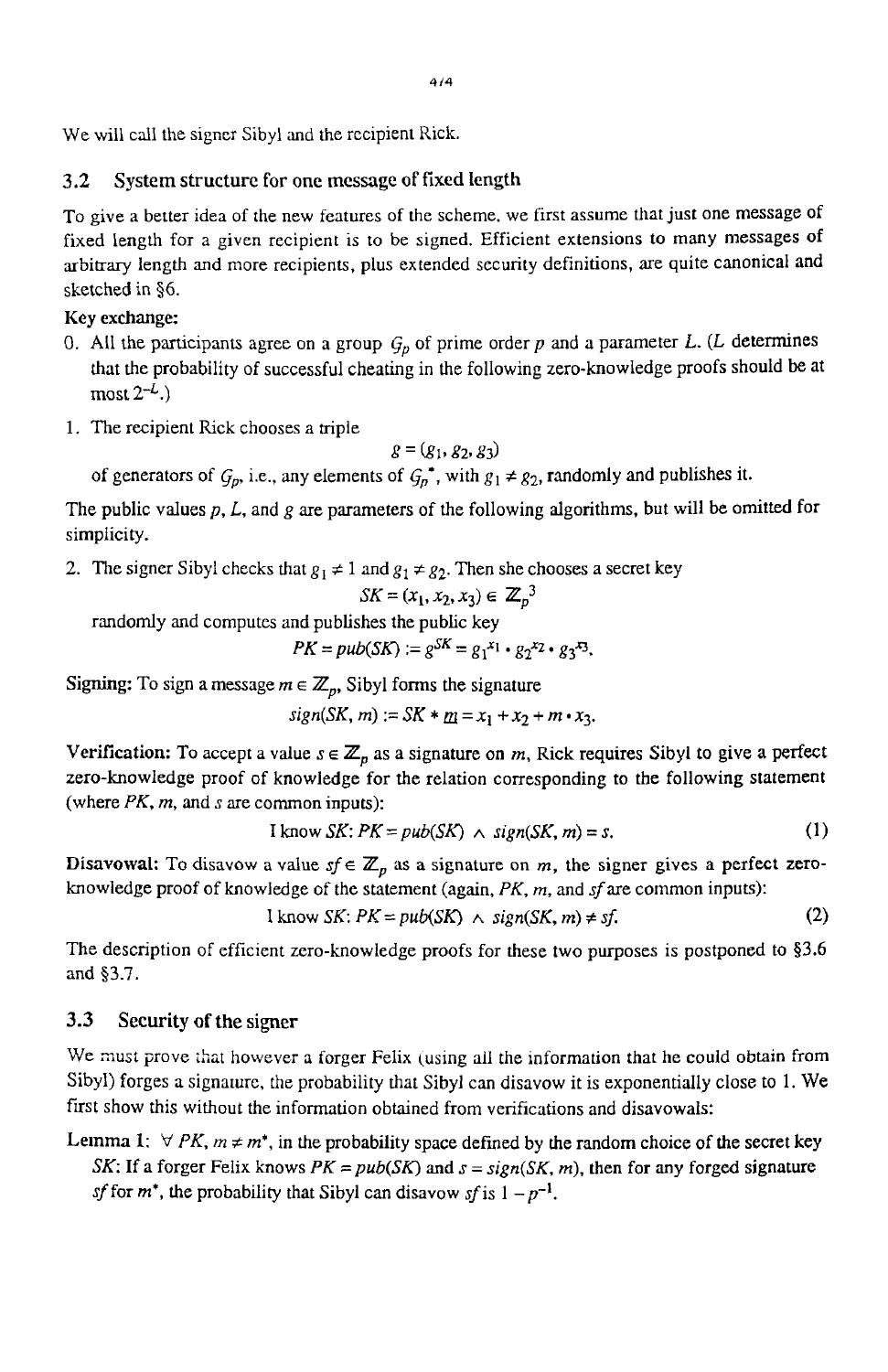Proof: Because of the completeness of the disavowai protocol, any signature on *m\** other than *sign(SK, m')* can be disavowed with probability 1. Thus it suffices to prove for all *sf:* 

$$
Pr(s f \neq sign(SK, m^*) \mid PK = pub(SK) \land s = sign(SK, m)) = 1 - p^{-1}.
$$
 (3)

Assume  $g_2 = g_1^{\alpha}, g_3 = g_1^{\beta},$  and  $PK = g_1^{\gamma}$ . (This representation is possible, since  $g_1$  is a generator.) Then  $PK = pub(SK) \Leftrightarrow g_1 Y = g_1 x_1 + \alpha x_2 + \beta x_3 \Leftrightarrow \gamma = x_1 + \alpha x_2 + \beta x_3$  in  $\mathbb{Z}_p$ ,

$$
s = sign(SK, m) \iff s = x_1 + x_2 + m \cdot x_3,
$$

and  $sf=sign(SK,m^*) \Leftrightarrow sf=x_1 + x_2 + m^* \cdot x_3.$ 

The matrix of these three equations can be transformed by row operations into

$$
\begin{pmatrix} 1 & \alpha & \beta \\ 0 & 1-\alpha & m-\beta \\ 0 & 0 & m^* - m \end{pmatrix}
$$

We have  $m \neq m^*$ , and we explicitly required  $g_1 \neq g_2$ , i.e.,  $\alpha \neq 1$ . Thus the rank of this matrix is 3. (Since  $p$  is prime, a rank is defined.) Hence exactly  $p$  secret keys fulfil the condition of the *0*  probability in (3), and  $sf = sign(SK, m^*)$  holds for just one of them. This proves (3).

Note that Sibyl's security just depends on  $g_1 \neq g_2$ , not on the randomness of the generators. Thus it does not harm her if Rick chooses them incorrectly. **Also,** we have considered **an** adaptive **chosen**  message attack for this simple case, since " $\forall$  *m, m*\*" means that Felix can choose *m* and *m*<sup>\*</sup> in any order.

Of course, Felix does not just see *PK* and s, but he may ask Sibyl to verify s and to disavow other signatures. Here we need one restriction: There are only *p* possible signatures for *m\*,* thus we cannot allow Felix to try them all. For example, we restrict him to  $\sqrt{p}$  attempts. This does not contradict unconditional security, since it is **3** restriction not on Felix's computing abilities, but on the number of disavowals Sibyl or a court are willing to perform. In practice, for a realistic size of p,  $\sqrt{p}$  disavowals are impossible anyway.

Theorem 1 (Sibyl's security):  $\forall$  *PK, m*: Assume a forger Felix knows *PK* =  $pub(SK)$  and  $s = sign(SK, m)$  and can ask Sibyl to verify *s* arbitrarily often and disavow up to  $\sqrt{p}$  adaptively chosen other signatures, i.e., pairs  $(m^*, sf) \neq (m, s)$ . Then the probability that Sibyl can disavow them all is at least  $1 - \sqrt{p^{-1}}$ .

**Proof (Sketch):** Verification and disavowal are perfect zero-knowledge. Hence a verification gives Felix no information about *SK* at all, and a disavowal tells him at most *sign(SK, m\*)*  $\neq$  *sf* for one pair *(m\*, sfi.* **By** the proof of Lemma 1, this excludes exactly one secret key. Thus no strategy gives him a better chance than  $\sqrt{p}$  guesses for *SK*. The probability that he guesses right at least once is at most  $\sqrt{p}/p = \sqrt{p}^{-1}$ .

#### **3.4 Invisibility**

Invisibility of signatures, i.e., that they cannot be recognized without the help of the signer, was not defined formally in the first publications about undeniable signatures. **A** definition of computational invisibility (developed independently of the abstract-version of this paper, and probably earlier) ought to appear before this in the final version of [BCDP], **a** newer one is contained in [CBDP]. Here, however, we need perfect invisibility, corresponding to the unconditional security of the signer.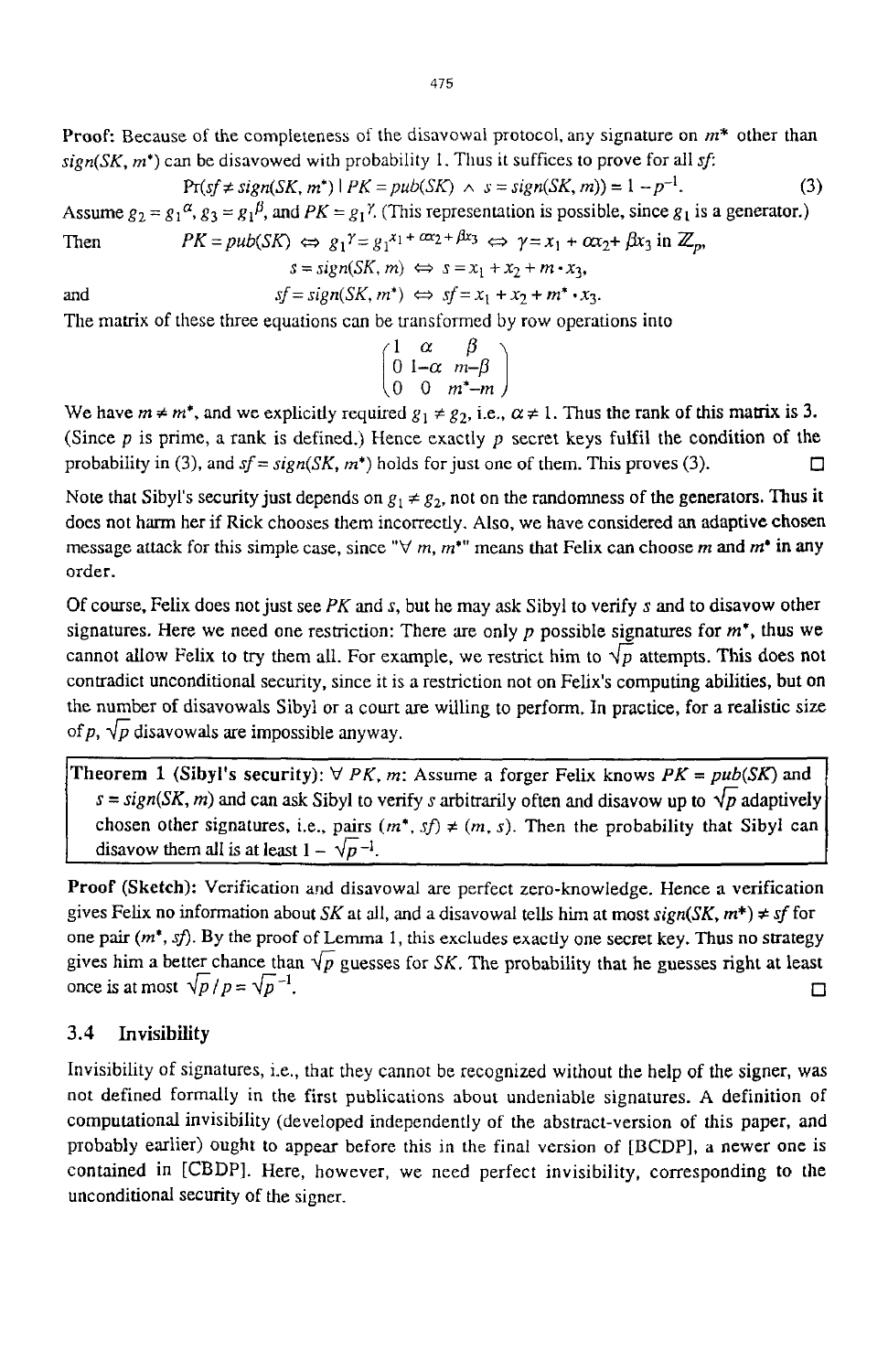(Note that the zcro-knowlcdge property in [C2] concerns just verification and disavowal, not the act of issuing the signature. Issuing the signature cannot be zero-knowledge, since it enables the recipient to do something that he could not have done before, i.e., show a signature that Sibyl cannot disavow. More formally: Perfect zero-knowledge (pZKP) implies that the distribution of the prover's output is independent of her secret knowledge. This is not the case with the signatures.) However, with respect to everybody except Sibyl, perfect zero-knowledge seems just what we need. The information that these outsiders have about Sibyl's secret knowledge is modelled by a probability distribution. Thus, as a basic weaker version of perfect zeroknowledge, we define (in the notation of [TW]):

Definition: Let R be a relation, and for each x with  $R_x := \{y \mid (x, y) \in R\} \neq \emptyset$ , let  $p_x(y)$  denote a probability distribution on *R,.* **An** interactive TM *P* is **perfect** zero-knowledge against outsiders  $(pZKO)$  on  $(R, (p_x)_x)$  iff for all probabilistic polynomial interactive TMs  $V^*$ , there is a simulator  $M_{V^*}$  so that  $M_{V^*}(x, s)$  is polynomial in  $\text{trl}$ , and for all *x* with  $R_x \neq \emptyset$  and all *s*, *z*:

$$
\sum_{y} (p_x(y) \cdot \Pr((P(y), V^*(s))(x) = z)) = \Pr(M_{V^*}(x, s) = z).
$$

**(A** computational analogue of this definition can be identified in die final version of [BCDPI if one omits the active attacks by the distinguisher and notices that the probabilities there must also be taken over the key choice.)

For the most basic part of invisibility, i.e., defining that the protocol of just issuing one signature is invisible, we can directly apply this definition: *P* is the TM that, on input *m,* issues *z*:= *sign(SK, m)* once, *R* is  $\{(PK, SK) \mid PK = pub(SK)\}\$ , and the distributions  $p_{PK}(SK)$  are naturally defined by Sibyl's choice of *SK.* 

can simulate the signer by choosing z randomly. For the particular system of *\$3.2,* we can easily see that this definition is fulfilled, since one

If *P* additionally carries out perfect zero-knowledge verifications, one can show that **it** is still pZKO by proving that the concatenation of a pZKO and pZKPs is always pZKO. (Although intuitively clear, this is not trivial formally, but there should be no other difficulties than in similar proofs for ZKPs [0, TW].)

For adding disavowals, one may generally relax the requirement to statistical zero-knowledge against outsiders (since before each disavowal, the public information *x* is slightly increased by revealing  $sign(SK, m_i) \neq sf_i$ ).

*Also,* for the case where the person *to* whom the recipient wants to show the signature has information *I* about *y* secret from the recipient, one can extend the notion to partial outsiders by computing the expcctcd value of thc probability of the outputs *z* based on the corresponding probability distribution  $p_{(x, f)}(y)$ . In the simple case considered in this  $\S$ 3, *I* can only be the little information from disavowals.

This definition, like its computational counterpart, does not consider cooperating verifiers who **try** to get a signature verified simultaneously, as described in [C2, DY]. (That is, practical cases covered by this model are that **a** cheating recipient tries to show **a** signature on private information to third parties who are fairly honest, but might not look away when being shown a conventional signature, or tries to sell a received signature afterwards.) Measures against cooperating verifiers exist **(C2,** CBDP]: Firstly, the verification protocol should not only be zero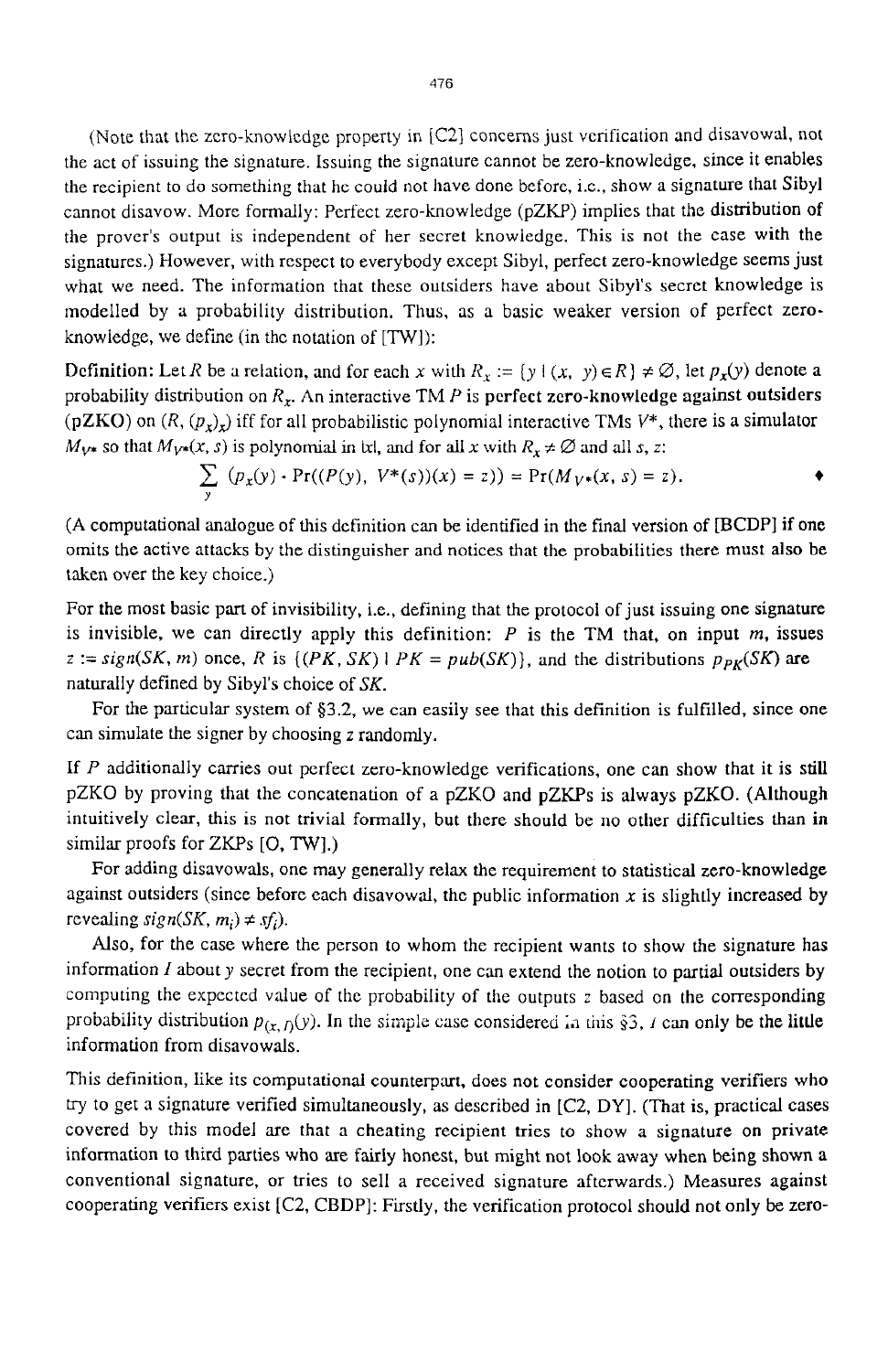knowledge, but start with verifier-commitinents. This is the case in all previous undeniable signature schemes and excludes the practical attack described in [DY], where the verifiers just use a coin-flipping protocol *to* choose their challenges. Secondly, against more complicated uses of multi-party computations, one can take measures involving timing. However, they are difficult to formalize.

#### **3.5 Security of the recipient**

We fist show that *pub* is cryptographically collision-free, i.e., Sibyl cannot find two secret keys fitting the same public **key. A** bit more generally, we prove the following lemma:

**Lemma 2** (Collision-freeness **of** n-tuple exponentiation): On the discrete logarithm assumption **of**  \$3.1, and for fixed *n:* For any probabilistic polynomial-time algorithm *A,,,* any polynomial **Q,**  and sufficiently large *p*: The probability that  $A_n$ , on input a random *n*-tuple  $G_n = (g_1, ..., g_n)$  of generators of  $G_p$ , finds a  $G_n$ -collision, i.e.,

$$
X_n \neq X_n' \in \mathbb{Z}_p^{n} \text{ with } G_n^{X_n} = G_n^{X_n'},
$$

is smaller than  $1/Q(\log(p))$ .

**Proof (Sketch):** The proof is by induction on *n*. The case  $n = 2$  is quite easy. For  $n > 2$ , we assume that an algorithm  $A_n$  contradicts the lemma and show that the following algorithm would then contradict the lemma for  $n-1$ :

$$
\mathcal{A}_{n-1}:\text{ On input }G_{n-1}=(g_1,...,g_{n-1})\text{:}
$$

1. Choose  $e_1$ , ...,  $e_{n-1}$  from  $\mathbb{Z}_p^*$  and  $r_1$ , ...,  $r_{n-1}$  from  $\mathbb{Z}_p$  randomly, and let  $E := (e_1, ..., e_{n-1})$  and  $R := (r_1, ..., r_{n-1}).$ 

*2.* Define an n-tuple

 $G_n := (g_1^{e_1}, \ldots, g_{n-1}^{e_{n-1}}, g_1^{e_1}, \ldots, g_{n-1}^{e_{n-1}}).$ 

(If the last component of  $G_n$  is not a generator, repeat the choice of  $r_{n-1}$  until it is.)

3. Run  $A_n$  on  $G_n$  and call the result  $C_n$ . If  $C_n$  is a collision  $(X_n, X_n)$ , output  $C_{n-1} := ((e_1x_1 + r_1x_n, \ldots, e_{n-1}x_{n-1} + r_{n-1}x_n), (e_1x'_1 + r_1x'_n, \ldots, e_{n-1}x'_{n-1} + r_{n-1}x'_n)).$ 

One easily sees that if  $C_n$  is a collision and the two components  $X_{n-1}$ ,  $X_{n-1}$  of  $C_{n-1}$  are different, then  $C_{n-1}$  is a collision, too. Next one shows that for fixed  $G_{n-1}$ ,  $G_n$ , and  $C_n$ , the equation  $X_{n-1} = X_{n-1}$ ' can be true for just one of the many possible underlying choices of *R*. Finally, one formalizes the following idea: When  $A_n$  is called, it has no information about *R* except  $G_n$ . Thus no matter how  $A_n$  chooses  $C_n$ , with high probability *R* is not the one for which  $X_{n-1} = X_{n-1}$ ' for the given  $G_{n-1}$ .

**Theorem 2** (Rick's **security):** On the discrete logarithm assumption of \$3.1, it is infeasible for Sibyl to prove an s *to* be **a** valid signature for a message *m* and to disavow it later.

**Proof:** The soundness of the interactive proofs implies that if Sibyl can prove s to be a valid signature for *m* and later disavow it, she can compute secret keys *SK* and *SK*<sup>\*</sup> with<br> $PK = pub(SK) \land sign(SK, m) = s \land PK - pub(SK^*) \land sign(SK^*, m) \neq s$ .

$$
PK = pub(SK) \land sign(SK, m) = s \land PK - pub(SK^*) \land sign(SK^*, m) \neq s.
$$

Since *sign* is deterministic, this implies  $SK \neq SK^*$ , i.e., Sibyl has found a collision of the function *pub.* This contradicts Lemma *2.* 

*0*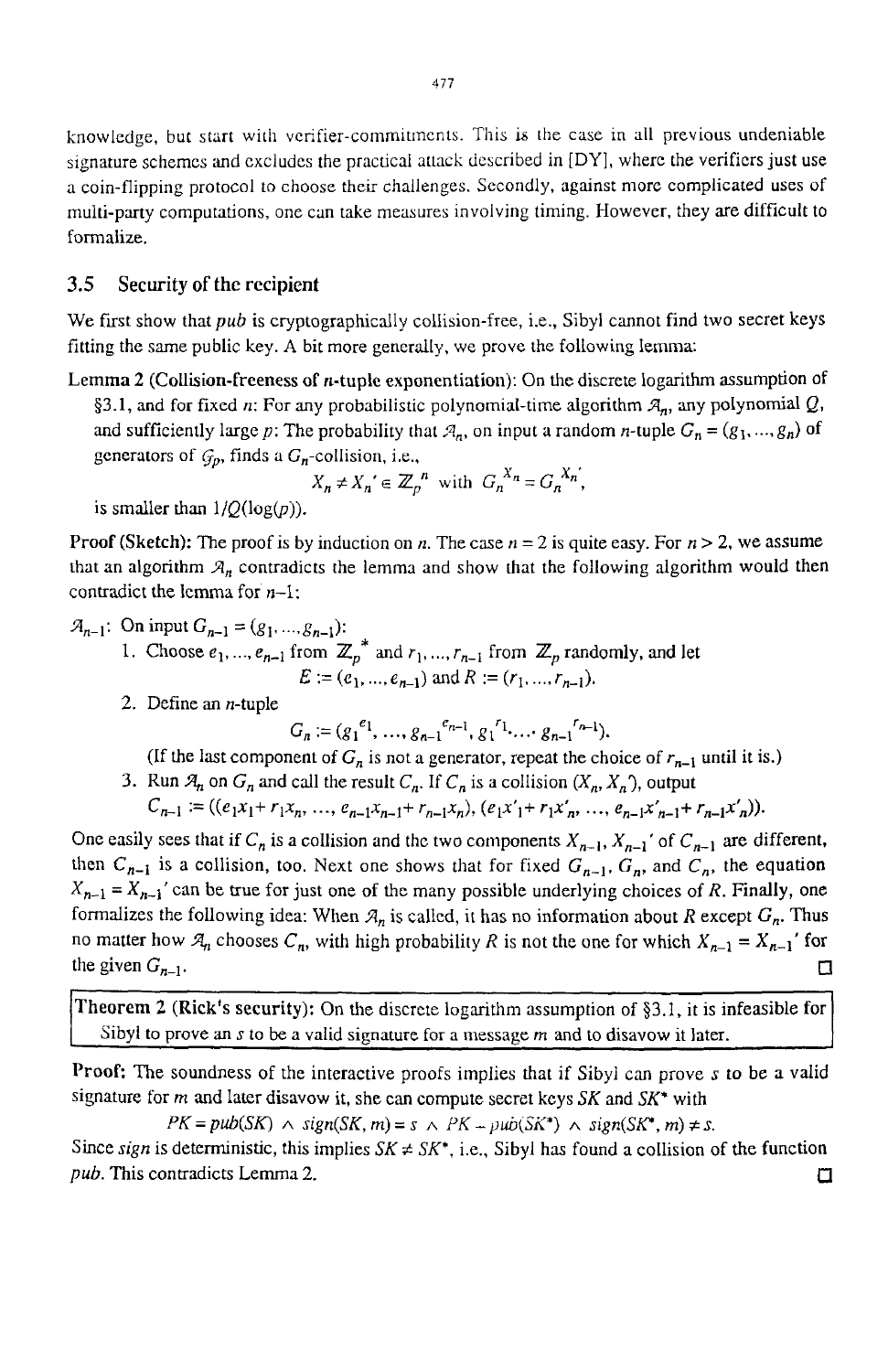## **3.6 Efficient verification**

**A** signature is verified by use of the following protocol:

Sibyl (Prover) Rick (Verifier) Repeat *L* times: Choose  $\overline{R} = (r_1, r_2, r_3) \in \mathbb{Z}_p^3$  randomly. Compute  $SK' = SK + R$ ,  $PK' = pub(SK)$ ,<br>  $PK' = pub(SK)$ , and  $s' = sign(SK, m)$  PK', s' *b*  Choose  $b \in \{0,1\}$  randomly.<br>
<u>R or *SK'*</u><br>  $\frac{a}{b}$  or 1 resp. < (If *LO,* open **the** blinding *R.*  If  $b=1$ , prove the knowledge if  $b=0$  or 1, resp. Check: for **the** blinded problem instance.) **If b=0:**  $PK = PKg^A \wedge s' = s + RT_1$ ? If  $b=1$ :  $PK = pub(SK) \wedge s' = sign(SK, m)$  ?

**Protocol 1** Verification of a signature **s** 

**Lemma 3** (Verification): Protocol 1 is a perfect zero-knowledge interactive proof of knowledge for the relation defined by Formula (1).

**Proof (Sketch):** One can easily show that this is **a** special case of the proof system for random selfreducible relations of [TW, Th. 41; the self-reduction is just the addition of a random *R* to *SK.*  (More systematically, one can see that for  $\phi_{p,m}(SK) = (pub_p(SK), sign_p(*, m))$  is a homomorphism for all *p, m,* and construct a similar protocol to prove the knowledge of a preimage under any efficient homomorphism.) **0** *0* 

One can add verifier-commitments on the challenges *b* like in the protocol in [Br] (also sketched in [BCLL]), in order to achieve the same robustness against cooperating verifiers **as** other undeniable signatures have (see **!j3.4),** and probably also to parallelize the rounds. (One would base the commitments on  $g_1$ , and a simulator could use a cheating verifier to compute  $\alpha$ ,  $\beta$ , and  $\gamma$ from Lemma 1 in order to cheat, *too.)* 

## **3.7 Efficient disavowal**

The basic structure of our disavowal **is** similar to that in [Cl):

In **an** ideal version, there would be a number *L'* of rounds, with Rick allowed to choose one **of three** challenges in each round. We now consider one round: First Sibyl chooses *R* randomly and computes blinded values  $SK' = SK + R$ ,  $PK' = pub(SK')$ ,  $s' = sign(SK', m)$ , and  $sf' = sf + R*m$ . She prepares commitments on *PK',* **s',** and *sf* (cf. Fig. 1). **Rick** can choose among the following three challenges:

- C1 Sibyl must open the two left commitments and reveal *R.*
- *C2*  Sibyl must open the two right commitments **and** reveal *SK'.*
- $\mathbf{C}$ Sibyl must prove inequality of the values in the lower two commitments, without opening the commitments. (If they were both opened, Rick could compute the correct signature **s.)**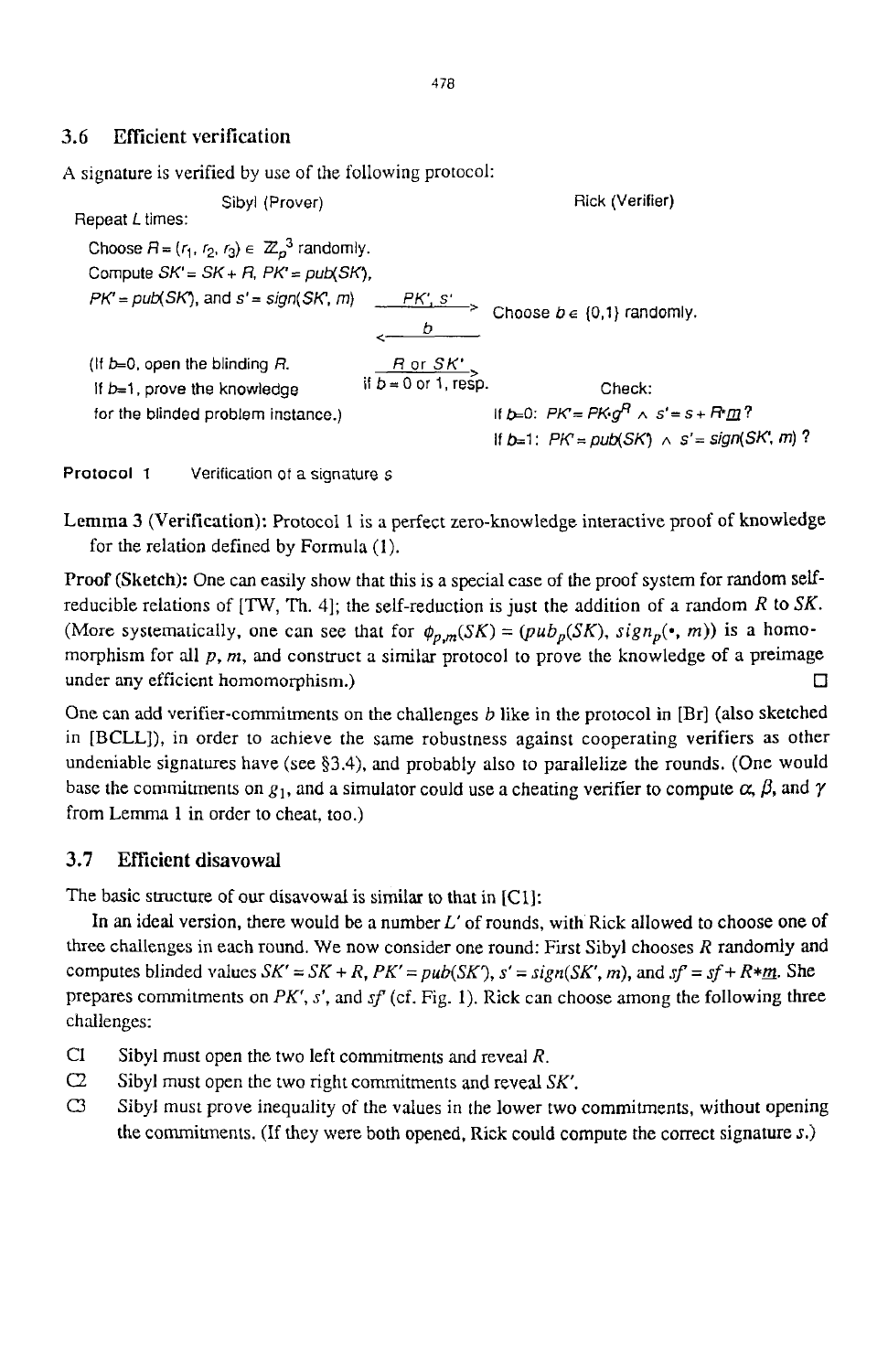

**Fig.** 1 Idea **of** the disavowal protocol; enclosures represent commitments

This idea can be implemented with bit commitments, similar to [Cl]. However, bit commitments make the protocol far less efficient than verification. Thus we present a new variant, almost as efficient as the verification, using commitments on complete numbers instead of bits. The main problem will be the inequality proof.

We present the protocol in a generalized version, so that it can also be used in the factoring case. **(A** different and slightly simpler protocol, with a complete proof, can be found in [CW, but it is slightly less efficient and could not be generalized to the factoring case.)

Defnition (Sketch): **A** homomorphic perfectly **hiding** commitment scheme **for a** family **of** abelian groups consists of an algorithm to choose a key *K,* a test that is passed by all correctly chosen keys, sequences  $(G_K)$ ,  $(H_K)$ , and  $(D_K)$  of abelian groups where all standard operations are efficiently computable, efficient homomorphisms  $h_K: G_K \to H_K$  and  $\pi_K: G_K \to D_K$ , and an efficient algorithm to choose elements of  $\pi_K^{-1}(a)$  randomly.

If  $h_K(\alpha) = A$  and  $\pi_K(\alpha) = a$ , we call A a commitment to a, and say A is opened by showing  $\alpha$ .

The two security requirements are: If *K* passes the test, then for each commitment, all contents  $\bullet$ are equally probable. If *K* is chosen correctly, then *h* **is** cryptographically collision-free.

For the concrete system, we keep the commitment scheme from *[CHP],* which has independently bcen proposed in [Pel, too (but without the inequality proof):

Lemma **4** (Commitments): The following parameters define **a** homomorphic perfectly hiding commitment scheme for a family of abelian groups:

- **K** consists of a group  $\mathcal{G}_p$  and two generators  $g_1$  and  $g_2$  of  $\mathcal{G}_p$ , with  $g_1 \neq g_2$ .
- 
- If  $\alpha = (\alpha_1, \alpha_2)$ , then  $h_K(\alpha) = g_1^{\alpha_1} \cdot g_2^{\alpha_2}$  and  $\pi_K(\alpha) = \alpha_1$ .
- Given *a*, choose  $\alpha := (a, \alpha_2)$  with random  $\alpha_2 \in \mathbb{Z}_p$ .

**Proof:** Obviously,  $h_K$  and  $\pi_K$  are homomorphisms. The content is unconditionally hidden since for each  $A \in G_p$ ,  $a \in \mathbb{Z}_p$ , there is exactly one  $\alpha_2$  with  $h(a, \alpha_2) = A$ . Lemma 2 implies that *h* is collision-free. O

The inequality proof is based on the following ideas:

- 1. Since contents of commitments can be subtracted, it suffices to show that the value  $a$  in a commitment *A* is not zero.
- 2. Our groups  $D_K$  are actually rings  $\mathbb{Z}_p$  or  $\mathbb{Z}_{2^{\sigma}}$ . In  $\mathbb{Z}_p$ , we can prove  $a \neq 0$  in zero-knowledge by proving that it has an inverse *b*, and in  $\mathbb{Z}_{29}$ , by proving that there exists *b* such that  $a \cdot b = 2^{\sigma-1}$ . We unify this by saying that  $D_K$  has an element  $c \neq 0$  such that  $\forall a \neq 0 \exists b$ :  $a \cdot b = c$ , and this *b* can be computed efficiently.
- 3. Thus we finally need a protocol to prove that the product of the contents a and *b* of two commitments is **C.** We adapt **an** idea for shared secrets from [Be]: The factors are blinded as *a'*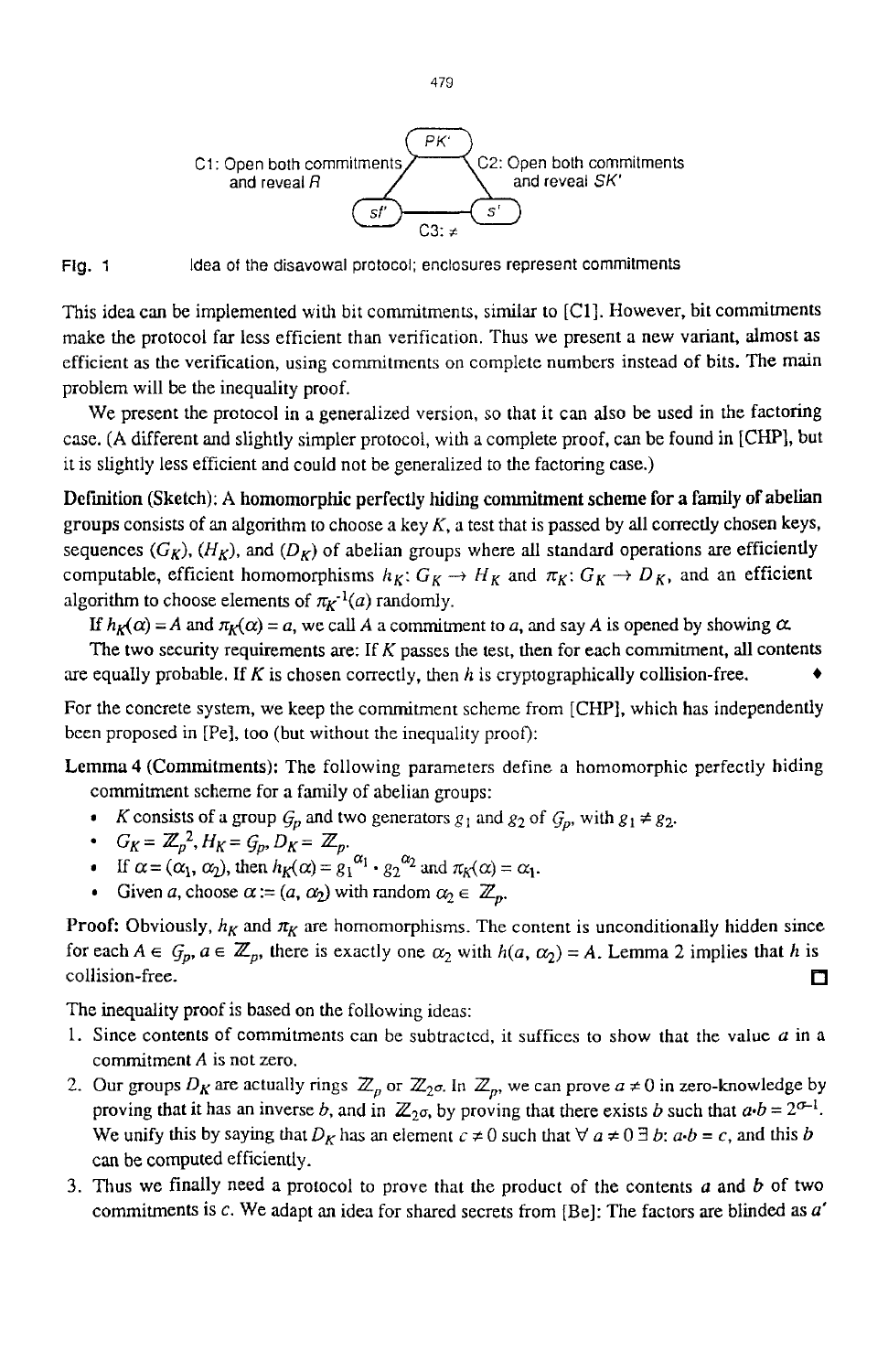$= a + y$ ,  $b' = b + z$ , and either a multiplication  $a'b' = d$  is opened, or the correct connection between the original and the blinded multiplication must be shown. The idea is that, once the blinding factors y and z are opened,  $a'$   $b' = a \cdot b + a \cdot z + y \cdot b + y \cdot z$  is a linear equation connecting c and *d* and can therefore be tested on the unopened commitments. We only need to be able *to*  multiply commitmcnts and the values used to open them by contents. Again, we present a unification of the factoring case and the discrete logarithm case:

Definition: A semi-homomorphic perfectly hiding commitment scheme **for a** family **of**  commutative rings is a homomorphic perfectly hiding commitment scheme for a family of abelian groups if additionally

- 1. the  $D_K$ 's are commutative rings with an efficient multiplication algorithm, and
- 2. there are efficient "multiplications" of elements of  $G_K$  and  $H_K$  by those of  $D_K$ , which + commute with the homomorphisms (i.e.,  $h_K(d \cdot \alpha) = d \cdot h_K(\alpha)$  and  $\pi_K(d \cdot \alpha) = d \cdot \pi_K(\alpha)$ ).

Whenever  $D_K$  is a ring  $\mathbb{Z}_x$ , like in our cases, we can obtain suitable multiplications as follows: If  $d \in \mathbb{Z}_{x}$  is represented by  $z \in \{0, \ldots, x-1\}$ , let  $d \cdot g := g + g + \ldots + g$ , z times.

In order to manage with just *L* rounds overall, the protocol from Figure 1 and the multiplication protocoI are joined more closely.

About *pub* and *sign*, we only need that they are group homomorphisms, e.g., *pub:*  $G^* \rightarrow G'$ ,  $sign(\bullet, m)$ :  $G^* \rightarrow G''$ , and that the results are imbedded into the domain of the commitment scheme, e.g., by injective functions  $i^*: G' \to D_K$ ,  $i: G'' \to D_K$ . In our discrete logarithm case,  $G'' = \mathbb{Z}_p$ , hence the same group  $\mathcal{G}_p$  can be used here as for the signature scheme itself. For  $G' = G_p$ , we need an efficient embedding  $t^*$ :  $G_p \rightarrow \mathbb{Z}_{p'}$  for a possibly larger prime p'. However, e.g., for the first choice of  $\mathcal{G}_p$  in §3.1, we can use  $p' = p$  and *I* only needs to change p into 0.

We obtain the following Protocol 2:

Repeat *L* times:

```
Sibyl prepares commitments: (Remember: c is a fixed nonzero value with \forall a \neq 0 \exists b: a \cdot b = c.)
     Choose R. y, z randomly. 
     Let SK = SK + R, PK = pub(SK), s' = sign(SK, m), sf = st + sign(R, m),
```
 $a = t(sf) - t(s)$ , b such that  $ab = c$ ,  $a' = a + y$ ,  $b' = b + z$ , and  $d = a'b'$ .

Choose commitments Pon *r'(PK7, SPon sf.* S'on s', Bon *b,* Yon *y,* Zon *z.* Don *d.*  She **sends** the commitments to Rick, and they both compute locally:

*A=SF-S:A'=A+ V; B'=B+Z* 

Rick can choose among 2 possibilities:

|                                   | Sibyl:                                                                                                                                                                       |                                                               | Rick tests if the commitments<br>are opened correctly and if:            |
|-----------------------------------|------------------------------------------------------------------------------------------------------------------------------------------------------------------------------|---------------------------------------------------------------|--------------------------------------------------------------------------|
| C1.                               |                                                                                                                                                                              | Opens P, S', A', B', D, shows PK' and s',<br>and reveals SK'. | $PK = \text{pub}(SK)$ , $s' = \text{sign}(SK, m)$<br>$a \cdot b' = d$    |
|                                   | C2 Opens P', SF', Y, Z and shows $PK$ and sf,<br>reveals R.<br>and opens $D - z \cdot A - \gamma \cdot B$ by showing $\chi = \delta - z \cdot \alpha - \gamma \cdot \beta$ . |                                                               | $PK = PK$ -pub $(R)$<br>$sf = st + sign(R, m)$<br>$\pi(\gamma) = C + VZ$ |
| Protocol 2<br>Efficient disavowal |                                                                                                                                                                              |                                                               |                                                                          |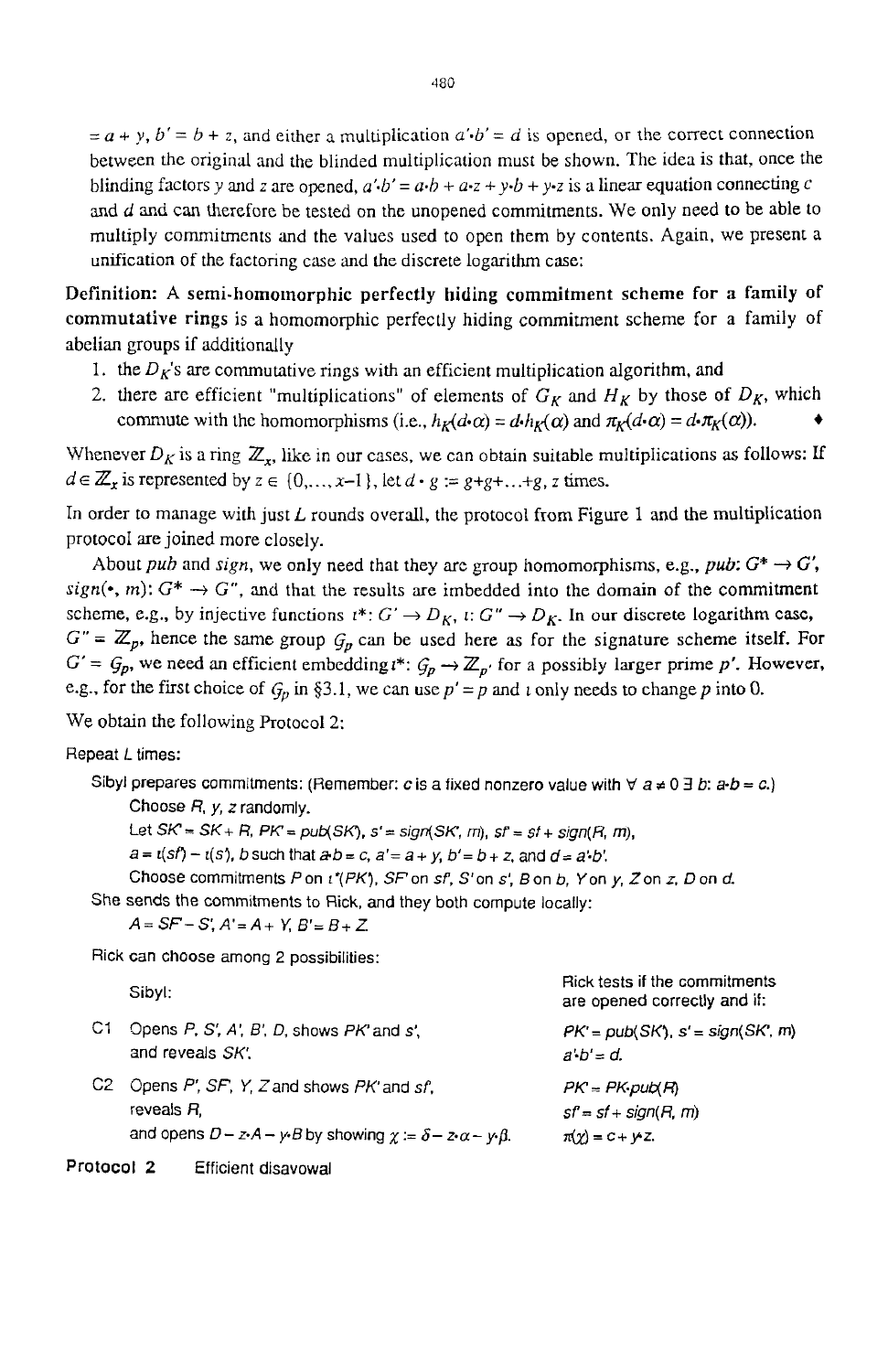Lemma 5: Protocol 2 is a perfect zero-knowledge interactive proof of knowledge that Sibyl either knows a satisfying assignment for the disavowal formula or can break the commitment scheme (cf. [BPI).

**Proof:** Omitted in this extended abstract.

It is easy to see that the proof of Theorcm 2 is not much changed by **the** occurrence of the commitment scheme in Lemma 5.

Remark: The multiplication protocol can easily be adapted to the case where c is hidden in **a**  commitment, too (actually, this is closer to the protocol from [Be]). Thus we can compute arbitrary arithmetic terms of commitments, i.c., we can build perfect ZKPs of atomic formulas in  $\mathbb{Z}_p$  or  $\mathbb{Z}_{2\sigma}$ . Since logical operations can be substituted by arithmetic ones, we can generalize this to all arithmetic formulas in these rings.

# **4 A Theoretical Construction from Claw-free Permutation Pairs**

For theoretical purposes, we sketch a construction based on an arbitrary **family** of claw-free permutation pairs (not necessarily with a trap-door) [GMR, Dl]. This seems a sensible assumption, since it is the same one on which collision-free hash functions can be constructed, and we require a similar property from our function *pub.* 

Key exchange:

- 0. All participants agree on a family of claw-free permutation pairs and parameters *k* for cryptographic security,  $\sigma$  for information-theoretical security, and  $L$  for the ZKPs.
- 1. Rick chooses a claw-free pair  $(d, f_0, f_1)$  and publishes it (cf. [GMR]).  $(f_0, f_1)$  are the permutations; *d* is an algonthm to choose a random element from their common domain *D.)*  He proves Sibyl in (computational) zero-knowledge that his choice is correct.

From the claw-free pair, a hiding function *h*:  $\{0, 1\}^{\sigma} \times D \rightarrow D$  is defined as

$$
h((b_1,...,b_{\sigma}),x) = f_{b_1}(...(f_{b_{\sigma}}(x))...).
$$
 (4)

2. NOW Sibyl uses **d** to choose a secret key

$$
SK = (sk_1, sk_2) = ((a, x), (b, y)) \in (\{0, 1\}^{\sigma} \times D)^2
$$

randomly and computes and publishes the public key  $PK = pub(SK) = (h(sk_1), h(sk_2)) \in D^2$ .

Signing: Now we assume that  $\{0, 1\}^{\sigma}$  is interpreted as GF(2 $\sigma$ ). The message space is GF(2 $\sigma$ ), and

$$
sign(SK, m) = a + b \cdot m
$$
 in GF(2<sup>o</sup>).

Verification and disavowal are perfect zero-knowledge proofs of knowledge for the relations defined by Formulas (1) and *(2).* 

The three required ZKPs exist on our assumption *(e.g., [GMW,* BCC, Dl]).

Security (Sketch): We use that *h* is cryptographically collision-free and hides its first argument unconditionally [BPW, PW1], and that for each *PK*, the family  $(sign(SK, \cdot))_{SK \in pub^{-1}(PK)}$  is strongly universal<sub>2</sub> [WC].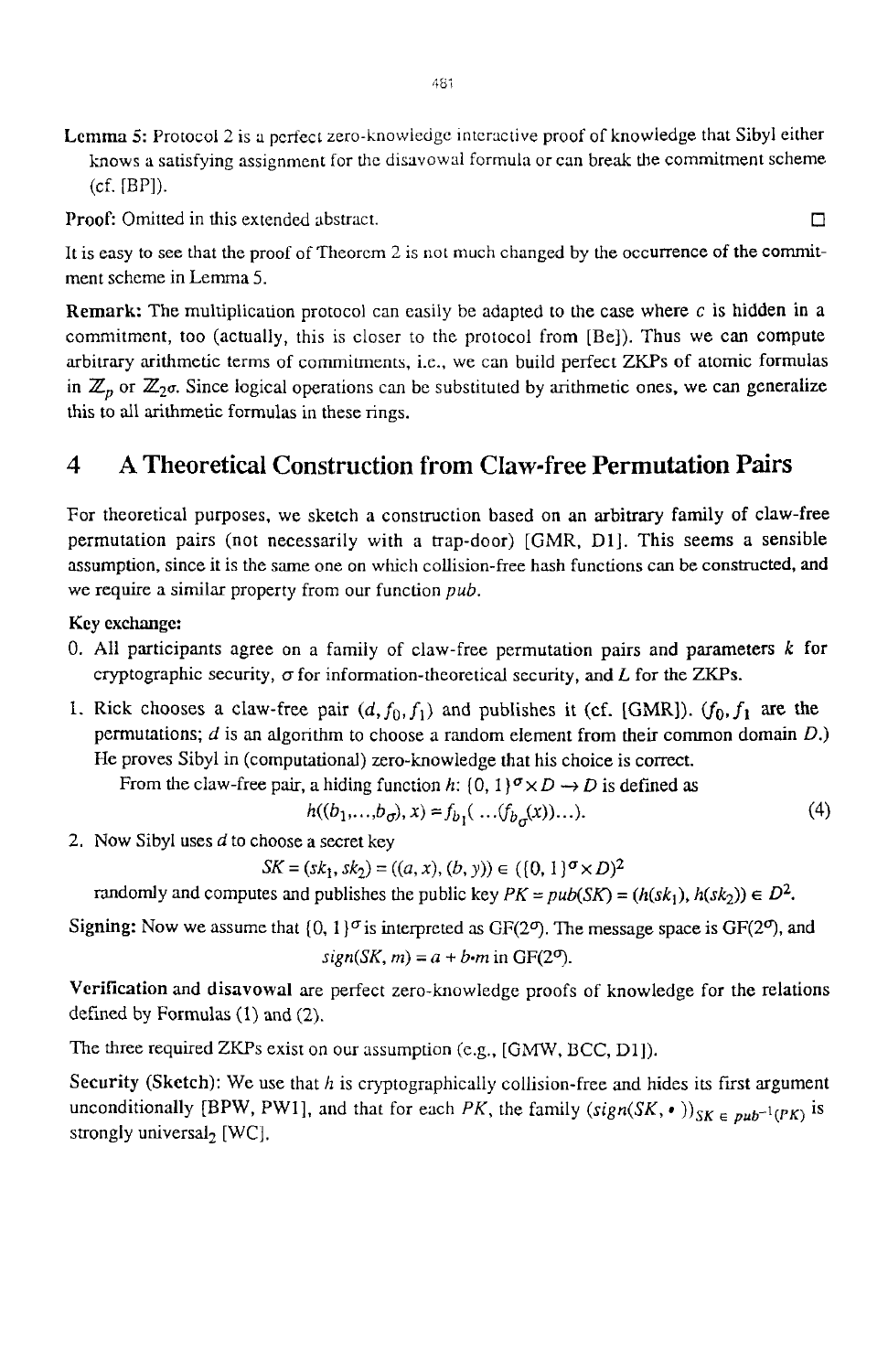## *5* **A Practical Scheme Based on Factoring**

An inefficient scheme based on factoring can be obtained as a special case of **94** by using the special claw-free permutation **pairs** from *[GMR].* However, to make the scheme efficient, we need special zero-knowledge proofs. We only sketch this scheme in this extended abstract.

The proof of Lemma 3 implies that one can use an analogue of Protocol I for efficient verification if *sign(\*, rn)* is a homomorphism on the same group as *pub.* Thus we must change *sign*  from \$4 to

$$
sign(SK, m) = a + b \cdot m \text{ in } \mathbb{Z}_{2} \sigma.
$$

To prove an analogue of Lemma 1 with a probability of  $1-2^{-\tau}$  (and thus Sibyl's security), we now restrict the message space to  $\{0, \ldots, 2^{\sigma-r-1}\}\.$ 

To be able to **use** the efficient disavowal of Protocol 2 and Lemma 5, we use the following commitments (where  $h_K$  is the same function as *h* in §4):

## **Lcmma** *6* (Commitments): The following parameters define a homomorphic perfectly hiding commitment scheme for a family of abelian groups:

- **K** should be a Blum-integer *n*. (This defines a GMR claw-free pair.) The test checks  $n = 5$ mod 8 and  $n = p^s \cdot q^t$  with  $p \equiv 3 \mod 4$  for odd s, t, using the efficient proof-system from [GP].
- $D_n = \mathbb{Z}_{\gamma O}, H_n = \pm QR_n / {\pm 1}, G_n = \mathbb{Z}_{\gamma O} \times H_n$  with an operation  $\circ$  defined by  $(a, x) \cdot (b, y) := ((a + b) \mod 2^{\sigma}, |x - y| \cdot 4^{(a + b) \dim 2^{\sigma}}).$
- If  $\alpha = (a, x)$ , then  $h_K(\alpha) = \pm (4^a \cdot x^{2\alpha})$  and  $\pi_K(\alpha) = a$ .
- Given *a*, choose  $\alpha := (a, x)$  with random  $x \in H_n$ .

**Proof:** The main **parts** follow from [BPW]. It only remains to show that the *GMR* claw-free **pairs**  are **still** permutations when *n* is not **a** Blum-integer, but of the form that Sibyl checks. This is quite easy.  $\Box$ 

# **6 Efficient Extension to Many Long Messages**

Everything in this section is only sketched in this extended abstract.

Definitions: First, of course, **the** definition of the security of the signer (in Theorem 1) must be extended to more than one message. This means introducing the possibility for *sign* to need memory, and a real adaptive chosen message attack, i.e., an additional "V *ml. rn2* .. .: assume Sibyl signed  $m_1, m_2, \ldots$  in this order  $\ldots$ ". (Thus an active attack by an unrestricted attacker is easier to formalize than a normal one, see *[GMR].)* 

The security of the recipient can still be defined **as** in Theorem *2.* 

In the definition of invisibility, one must include that both the recipient and the (partial) outsider **to** whom the signature is shown can have received more signatures. (For the computational variant, one can see this in detail in the future versions of **[BCDP]. An** additional complication is that our schemes are not memory-less; however, like in all "perfect" definitions, we need not model the outsider explicitly as a distinguisher, but only in the " $\forall$ " over the public and private information  $(x, I)$  that he can obtain.)

Prekeys: If there are many participants, of course each recipient Rick publishes just one triple g, which can then be used by all signers when signing a message for Rick. The participants can also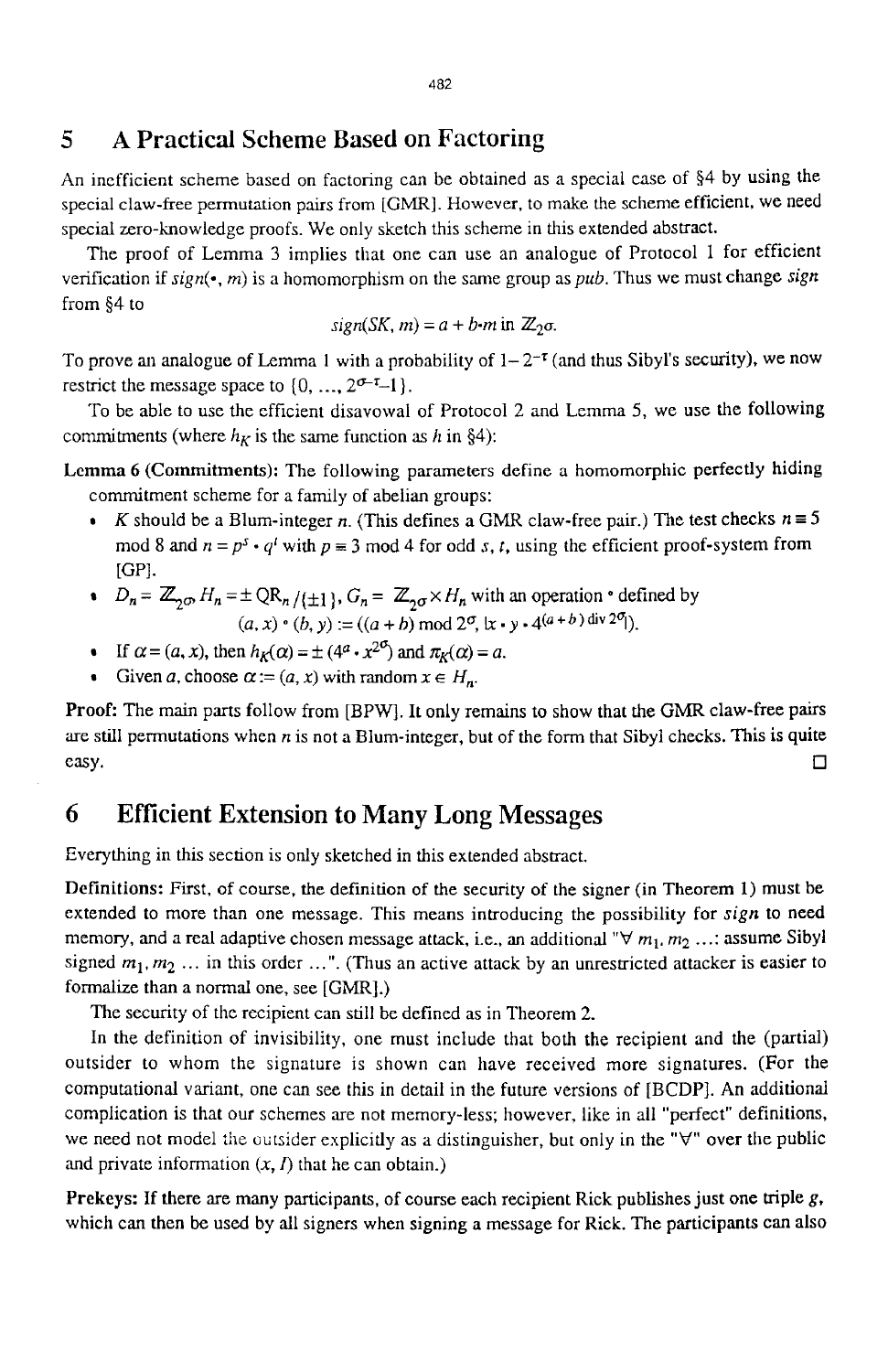jointly choose one triple **g** whose randomness they all trust. In the discrete logarithm case, they just need a coin-flipping protocol: this is feasible. (In this case, one might even let a center make the choice alone, since no way of choosing **il** trap-door is known yet.) If participants disrupt, the computation is repeated without them. Although a bias results, security can still be proved for **g's**  chosen this way. In the following, we consider the case of one **g** only.

Tree-authentication: **As** usual, one can extend the scheme to many signatures, without augmenting the public key, by two versions of tree-authentication. First, the previous public keys can be used **as** leaves **of** a hash tree [Ml]. The new public key is just the root. (However, for invisibility, the signer must tell the recipient the leaves of the tree, and must use the leaves in random order.) **A**  collision for the hash function *hash* used counts **as** disavowal, and for the recipient's security, *hash*  must be cryptographically collision-free. There are such functions based on claw-free permutation pairs, and an efficient one based on factoring [Dl]. For an efficient *hash* based on the discrete logarithm, we can use Lemma **2** directly, since we only need to hash messages of fixed length.

Generating the complete secret key in advance is the most efficient possibility; however, if one wants the scheme to go on "polynomially forever", one can use some signatures *to* sign new "public" keys in a tree-like fashion *[M2, NY].* 

**Message** hashing: Similarly, long messages can be hashed before signing. For this, **we** can **use** the general construction of computationally collision-free hash functions *hash\** for messages of arbitrary length from hash functions *hash* for messages of fixed length from [D2], starting with *hash* from the previous paragraph.

Hence, public keys and signatures are **as** short **as** in conventional signature schemes, such **as** *GMR.*  The information exchanged during verification or disavowal is about  $L$  times the length of a signature.

# **Acknowledgements**

We are happy to **thank** *Manfred Bijffger* for initializing this cooperation and for saving US a lot of time by quickly spotting a principle problem in an early version of this scheme, *Matthijs Coster* for his hospitality, *Ivan Darngdrd, Eiji Okamoto, Torben Pedersen,* and *Andreas Pfitzmann* for helpful discussions, and *Michael Waidner* for helpful discussions and tedious proof-reading.

# **References**

(All references **can,** if nowhere else, be obtained from the third author.)

- [BCC] Gilles Brassard, David Chaum, Claude Crtpeau: Minimum Disclosure Proofs of Knowledge; Journal of Computer and System Sciences 37 (1988) 156-189.
- [BCDP] Joan Boyar, David Chaum, Ivan Damgård, Torben Pedersen: Convertible Undeniable Signatures; Crypt0 *'90,* Abstracts, 195-208.
- [BCLL] Gilles Brassard, Claude Crépeau, Sophie Laplante, Christian Léger: Computationally Convincing Proofs of Knowledge: STACS '91, LNCS **480,** Springer-Verlag, Berlin 1991.251-262.
- [Be] Donald Beaver: Multiparty Protocols Tolerating Half Faulty Processors; Crypto **'89,** LNCS **435,**  Springer-Verlag, Berlin 1990.560-572.
- [BP] Joan Boyar, René Peralta: On the concrete complexity of zero-knowledge proofs; Crypto '89, LNCS 435, Springer-Verlag, Heidelberg 1990, 507-525.
- [BPW Gerrit Bleumer, Birgit Pfitimann, Michael Waidner: **A** Remark on a Signature Scheme **where**  Forgery can be Proved; Eurocrypt '90, LNCS 473, Springer-Verlag, Berlin 1991,441-445.